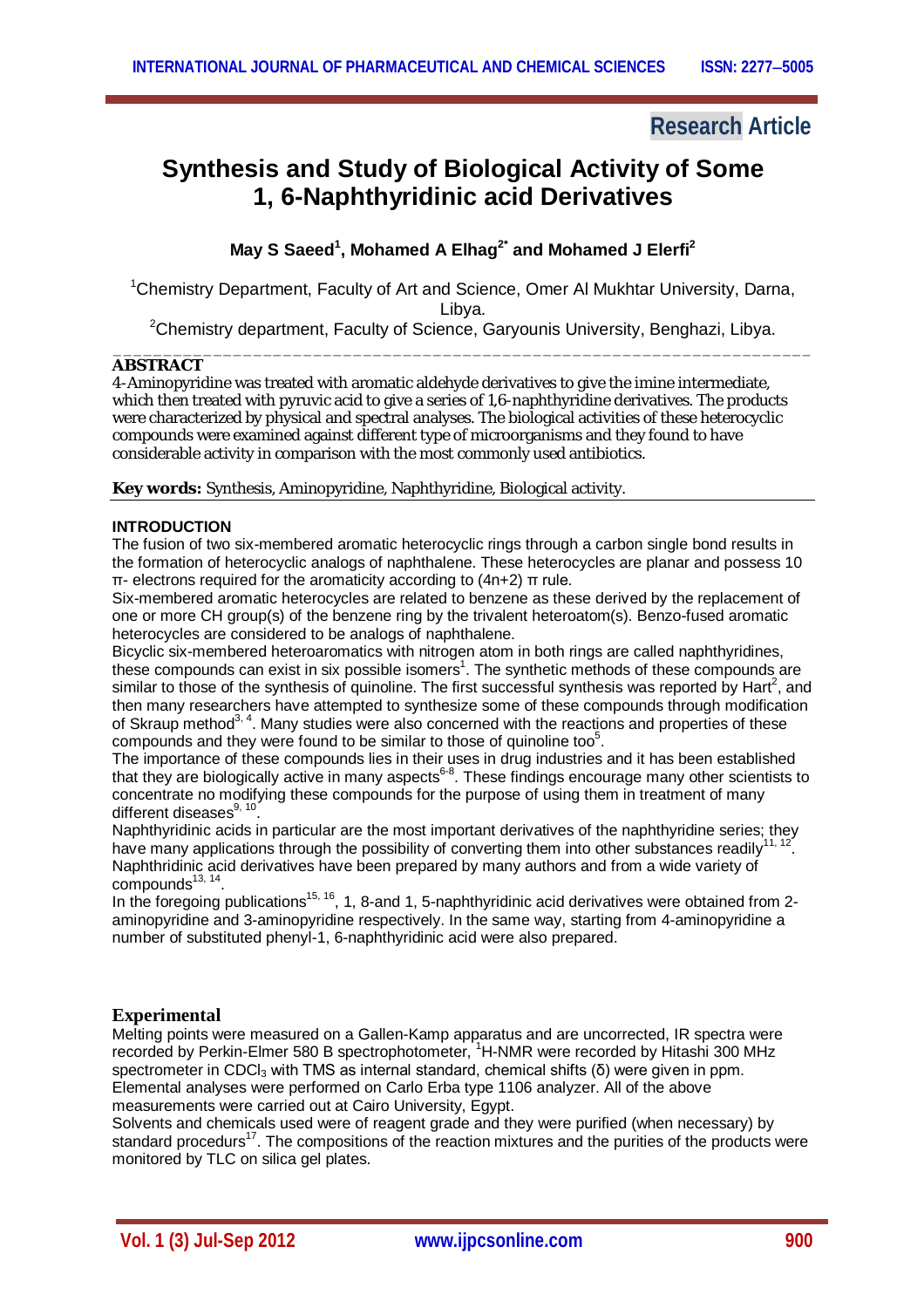*General procedure for preparation of 2-(p-substituted phenyl)-1, 6-naphthyridinic acids (IIa-h)* Benzaldehyde (0.025 mol) was placed in a round bottomed flask fitted with reflux condenser protected with CaCl<sub>2</sub> tube. Absolute ethanol (10mL) was added and the mixture was heated in a water bath for 10 minutes, 4-aminopyridine (0.025 mol) in absolute ethanol (5mL) was added in one portion followed by drop wise addition of pyruvic acid (0.025 mol) with vigorous stirring and maintaining the temperature at  $40-50^{\circ}$ C, the addition lasts one hour. The reaction mixture then refluxed in water bath for further 6 hours, then left to stand overnight. The solvent was removed under vacuum and the oily residue was treated with water to give solid material which after crystallization from ethanol gave a pale yellow crystals. The physical and spectral data of the compounds prepared are given in tables 1 and 2 below.

#### **Antibacterial activity tests**

The antibacterial activity tests were performed according to the disk diffusion method using Ampicillin and Gentamycin as the reference compounds. The sterile disks were impregnated with the synthesized compounds (600 μg/disk). A nutrient agar medium was used and the disks were incubated at 37ºC for 24 hours. After incubation, the relative susceptibility of the microorganisms to the potential antibacterial agent is demonstrated by a clear zone of growth inhibition around the disk. The inhibition zones caused by the various compounds on the microorganisms were measured and the activity rated on the basis of the size of the inhibition zone. The results of the biological activities were shown in table 3.

#### **Results and discussion**

Synthesis of 2-(p-substituted phenyl)-4-carboxy-1, 6-naphthridine derivatives (II<sub>a-h</sub>) was accomplished according to the reaction scheme outlined below:



 $i = EtOH$ ,  $ii = CH<sub>3</sub>COCOOH$ 

 $ii = H$ ; Me; OH; OMe;  $N(Me)_2$ ;  $NO_2$ ; COOH; Cl

#### Reaction scheme

The first step of this reaction involve the condensation of 4-aminopyridine with the aromatic aldehyde derivatives  $(I_{a-h})$  through nucleophilic addition then dehydration of the carbinol amine to give the expected imines, which then undergo cyclization when treated with pyruvic acid followed by aromatization to give the final products, the reaction was completed in about 6 hours, then the reaction mixture was left to stand overnight at room temperature. Compounds  $(II_{a-h})$  were easily isolated by conventional work up in reasonable yields.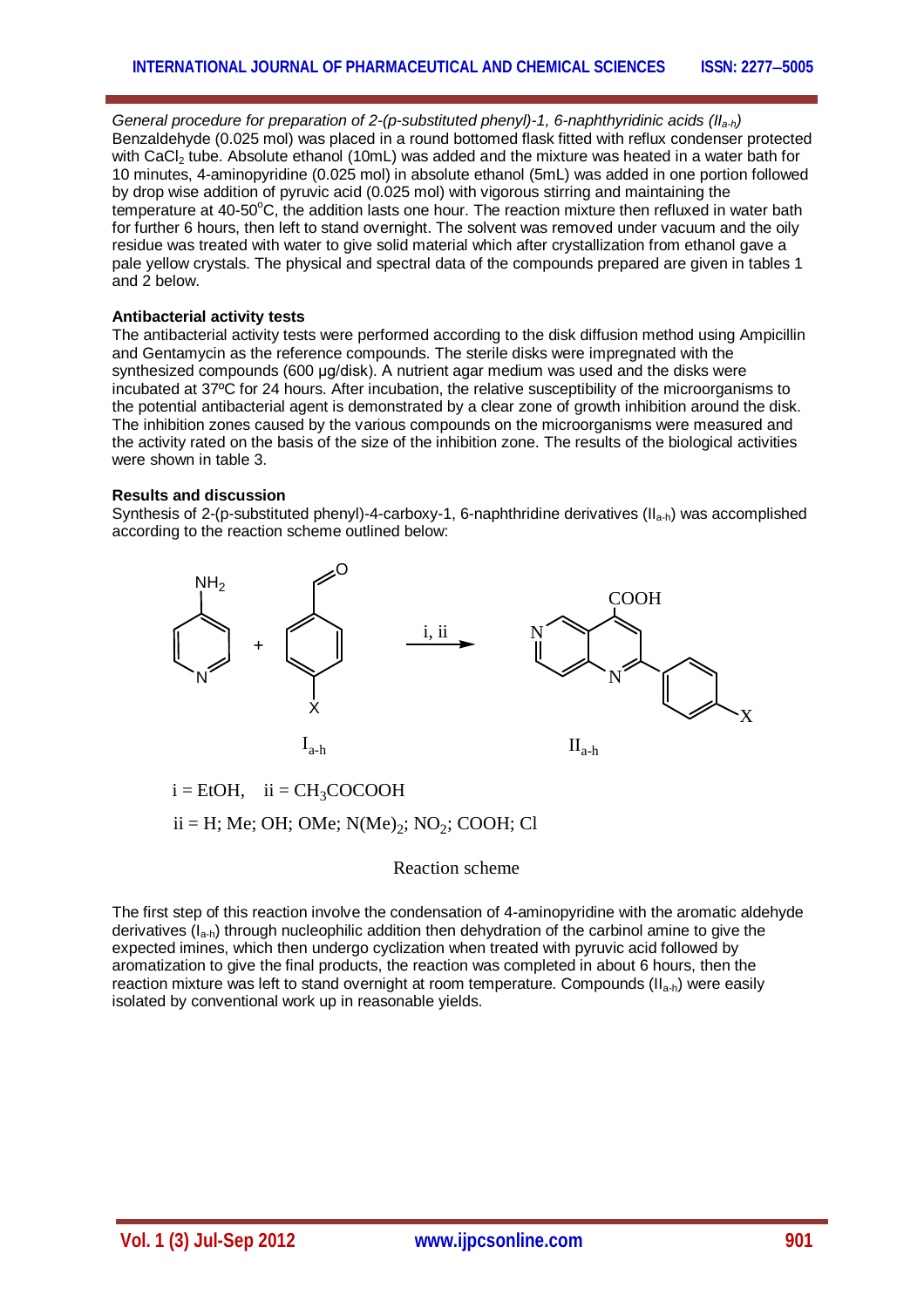| Table 1: The physical data of compounds ( Il <sub>a-h</sub> ) |                             |              |                              |                                                                  |  |  |  |
|---------------------------------------------------------------|-----------------------------|--------------|------------------------------|------------------------------------------------------------------|--|--|--|
| Compd.                                                        | <b>Molecular</b><br>Formula | Yield<br>(%) | <b>M.P.</b><br>$^{\circ}$ C) | % Analysis Found (Calc.)<br>н<br>С<br>N<br>СI                    |  |  |  |
| II <sub>a</sub>                                               | $C_{15}H_{10}N_2O_2$        | 66           | 153                          | 72.0<br>4.0<br>11.2<br>(3.6)<br>(10.5)<br>(71.4)                 |  |  |  |
| II <sub>b</sub>                                               | $C_{16}H_{12}N_2O_2$        | 68           | 140                          | 72.7<br>4.5<br>10.6<br>(10.2)<br>(4.8)<br>(72.1)                 |  |  |  |
| $II_c$                                                        | $C_{15}H_{10}N_2O_3$        | 70           | 168                          | 3.7<br>67.6<br>10.5<br>(3.2)<br>(11.1)<br>(67.2)                 |  |  |  |
| $II_d$                                                        | $C_{16}H_{12}N_2O_3$        | 65           | 148                          | 4.2<br>68.5<br>10.0<br>(10.6)<br>(67.8)<br>(3.6)                 |  |  |  |
| $II_e$                                                        | $C_{17}H_{15}N_3O_2$        | 69           | 158                          | 5.1<br>69.6<br>14.3<br>(69.1)<br>(14.9)<br>(4.7)                 |  |  |  |
| II <sub>f</sub>                                               | $C_{15}H_9N_3O_4$           | 63           | 136                          | 61.0<br>3.0<br>15.9<br>(61.7)<br>(3.4)<br>(15.2)                 |  |  |  |
| II <sub>g</sub>                                               | $C_{16}H_{10}N_2O_4$        | 70           | 164                          | 3.4<br>65.3<br>9.5<br>(3.9)<br>(9.1)<br>(65.8)                   |  |  |  |
| llh                                                           | $C_{15}H_9N_2O_2Cl$         | 60           | 187                          | 12.4<br>3.1<br>63.2<br>9.8<br>(63.8)<br>(9.2)<br>(3.7)<br>(11.9) |  |  |  |

# **Table 1: The physical data of compounds ( IIa-h)**

**Table 2: The spectral data of compounds ( IIa-h )**

| Compd.          | $IR$ ( $u$ cm <sup>-1</sup> )<br>$C=O$ $C=N$ $C=O$ $C=N$ | <sup>1</sup> H-NMR (δ ppm)                  |
|-----------------|----------------------------------------------------------|---------------------------------------------|
| $II_{a}$        | 3300 1700 1650<br>1200                                   | $7.2 - 9.2(m, Ar-H); 10.2(s, 1H)$           |
| II <sub>b</sub> | 3200 1705<br>1625 1100                                   | 2.3(s, 3H); 7.1-9.2(m, Ar-); 10.5(s, 1H)    |
| $II_c$          | 3500 1700<br>1630<br>1150                                | $5.0(s, 1H); 6.8-9.1(m, Ar-H); 11.0(s, 1H)$ |
| $II_{d}$        | 3300 1710<br>1650<br>1100<br>$\sim$                      | $3.7(s, 3H); 6.8-9.2(m, Ar-H); 11.0(s, 1H)$ |
| $II_{\alpha}$   | 32001715 1630<br>2200<br>1150                            | $2.4(s, 6H); 7.1-9.0(m, Ar-H); 11.5(s, 1H)$ |
| Πf              | 2100<br>3100 1710<br>1640<br>1200                        | $7.9 - 9.2(m, Ar-H); 11.0(s, 1H)$           |
| $II_{\alpha}$   | 3300 1730<br>1650<br>1150<br>$\overline{\phantom{a}}$    | 7.9-9.1(m,Ar-H),10.5(s,1H);11.0(s,1H)       |
| Шh              | 3200 1710<br>1640<br>1200<br>$\overline{\phantom{a}}$    | $7.3 - 9.2(m, Ar-H); 11.0(s, 1H)$           |

| Table 3: Results of antibacterial activity tests |
|--------------------------------------------------|
| of the synthetic compounds                       |

|                   | Microorganism |           |               |  |  |
|-------------------|---------------|-----------|---------------|--|--|
| Compound          | E. coli       | S.aureus  | p. aeruginosa |  |  |
| <b>Ampicillin</b> | $^{+++}$      | $^{+++}$  | $^{+++}$      |  |  |
| Gentamycin        | $^{+++}$      | $^{+++}$  | $^{+++}$      |  |  |
| $II_a$            |               |           |               |  |  |
| IIь               |               | ٠         |               |  |  |
| II <sub>c</sub>   | $^{+++}$      | $^{+++}$  | $^{+++}$      |  |  |
| $II_d$            | $^{++}$       | $^{++}$   | $^{++}$       |  |  |
| ll <sub>e</sub>   | +             | $\ddot{}$ | +             |  |  |
| II <sub>f</sub>   | $\ddot{}$     | $\ddot{}$ | ÷             |  |  |
| II <sub>g</sub>   | $^{++}$       | $^{++}$   | $^{++}$       |  |  |
| II <sub>h</sub>   |               |           |               |  |  |

Key to symbols: Highly active = +++ (inhibition zone >12 mm) Moderately active =  $++$  (inhibition zone 9-12 mm) Slightly active  $= +$  (inhibition zone 6-9 mm) Inactive  $= -$  (inhibition zone  $<$ 6 mm)